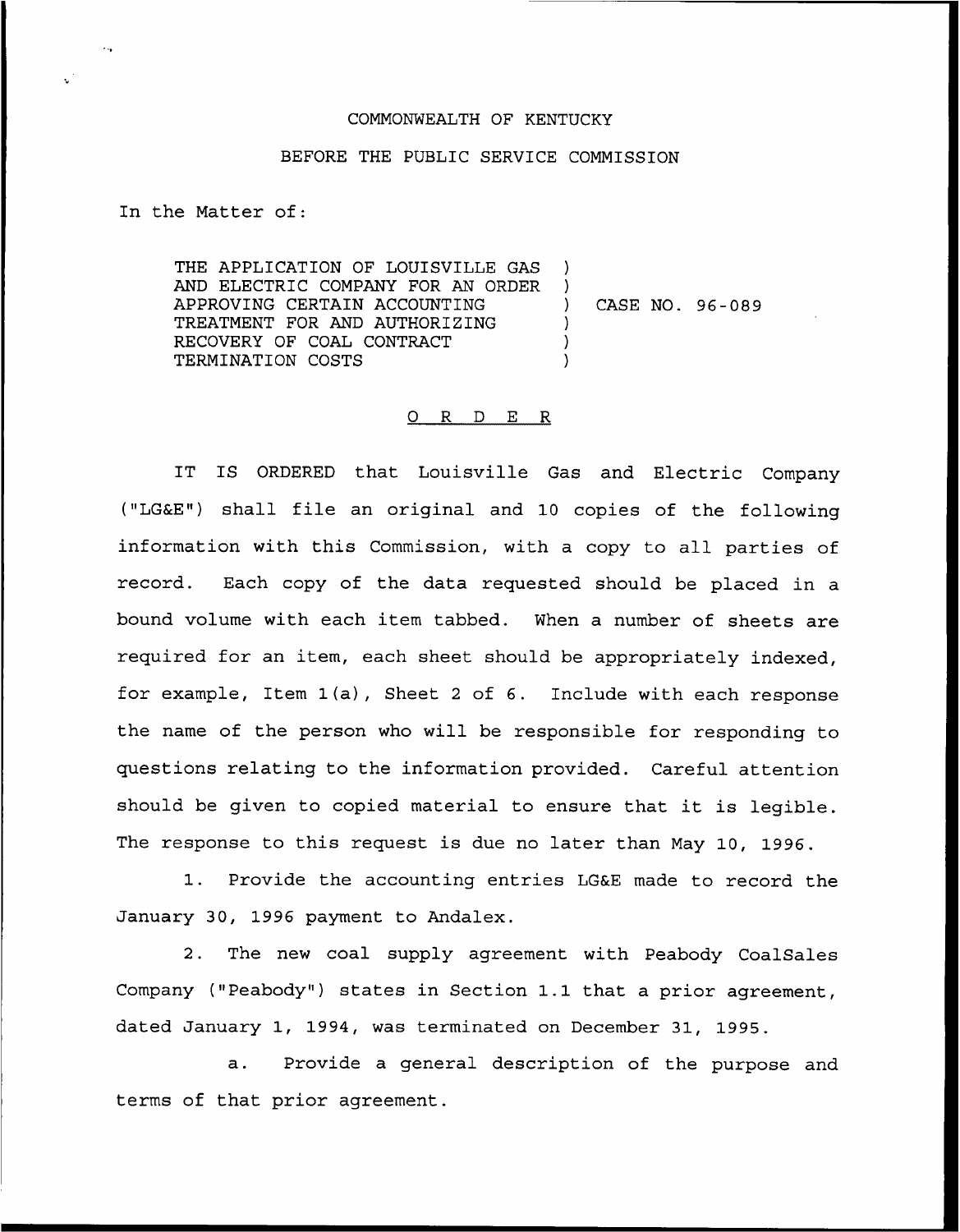b. Provide all details of the termination of that prior agreement including any costs or obligations incurred by LG&E.

3. Exhibit <sup>5</sup> of the Application shows the savings from a buyout of the Andalex contract.

a. Why did the savings analysis use an Andalex FOB Mine Price which reflected a quality premium, instead of the contract base price? Include any analysis prepared by LG&E which supported the use of the higher mine price in this analysis.

b. Recompute the savings analysis using the base contract Andalex FOB Mine Price.

4. Provide a schedule showing the following information for each month that coal was purchased under the Andalex contract: the quantity purchased; the base contract FOB Mine Price; any quality premiums or discounts levied; other premiums or discounts; transportation costs; and the final delivery price of the coal. All prices are to be expressed in \$/MMBTU.

5. In Exhibit 5, the present value factor used to analyze the buyout savings was 9.89 percent, the weighted average cost of capital authorized in Case No. 90-158.'.

Provide a schedule that compares LG&E's current  $a.$ capital structure, in dollars and percentages, to the levels authorized in Case No. 90-158.

 $\mathbf{1}$ Case No. 90-158, Adjustment of Gas and Electric Rates of Louisville Gas and Electric Company, final Order dated December 21, 1990.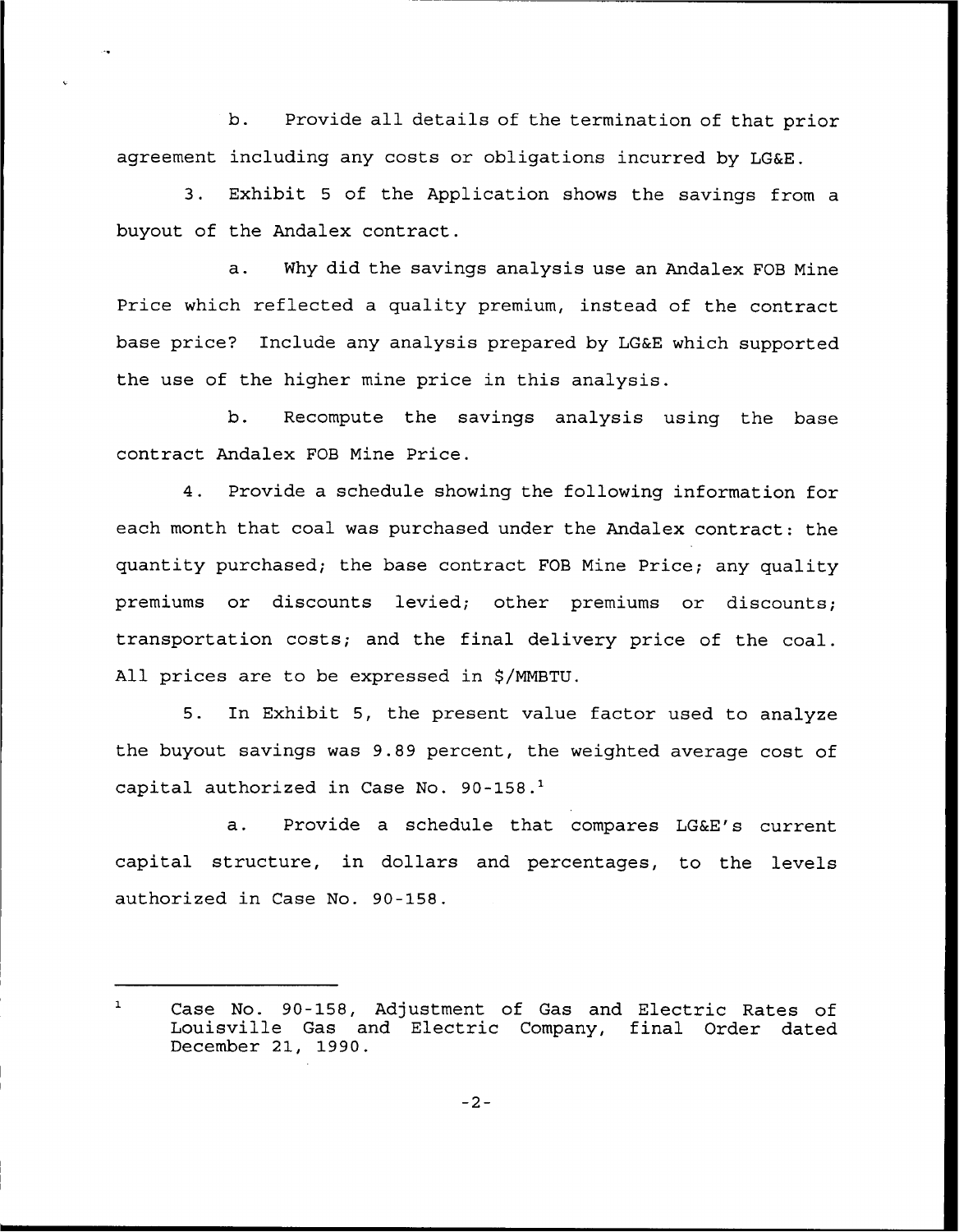b. Provide a schedule that compares LG&E's current costs of preferred stock, short-term debt, and long-term debt with the levels authorized in Case No. 90-158.

c. Explain why it is reasonable to use LG&E's <sup>1990</sup> weighted average cost of capital as the 1996 present value factor.

6. The present value revenue requirements analysis assumed amortization of the buyout cost would begin in March 1996, although the Application was filed on March 11, 1996. Since LG&E's previous coal contract buyout case, Case No.  $89-030$ , took over four months to process, explain why LG&E assumed amortization of the buyout cost would begin in March 1996.

7. Provide a revised present value revenue requirements analysis of the buyout that reflects all the following changes:

a. The Andalex FOB Mine Price equal to the 1996 base contract price without quality premiums.

b. The present value factor revised to reflect the current capital structure and the current costs of preferred stock, short-term debt, and long-term debt.

c. Amortization to begin in July 1996 and run through December 1996.

8. The Andalex contract was to run through December 31, 1999, but now the Peabody agreement will run through that date.

 $\overline{2}$ Case No. 89-030, Application of Louisville Gas and Electric Company for an Order Approving Certain Accounting Treatment of Amounts Paid for Coal Contract Termination. Copy of final Order filed as Application Exhibit 6.